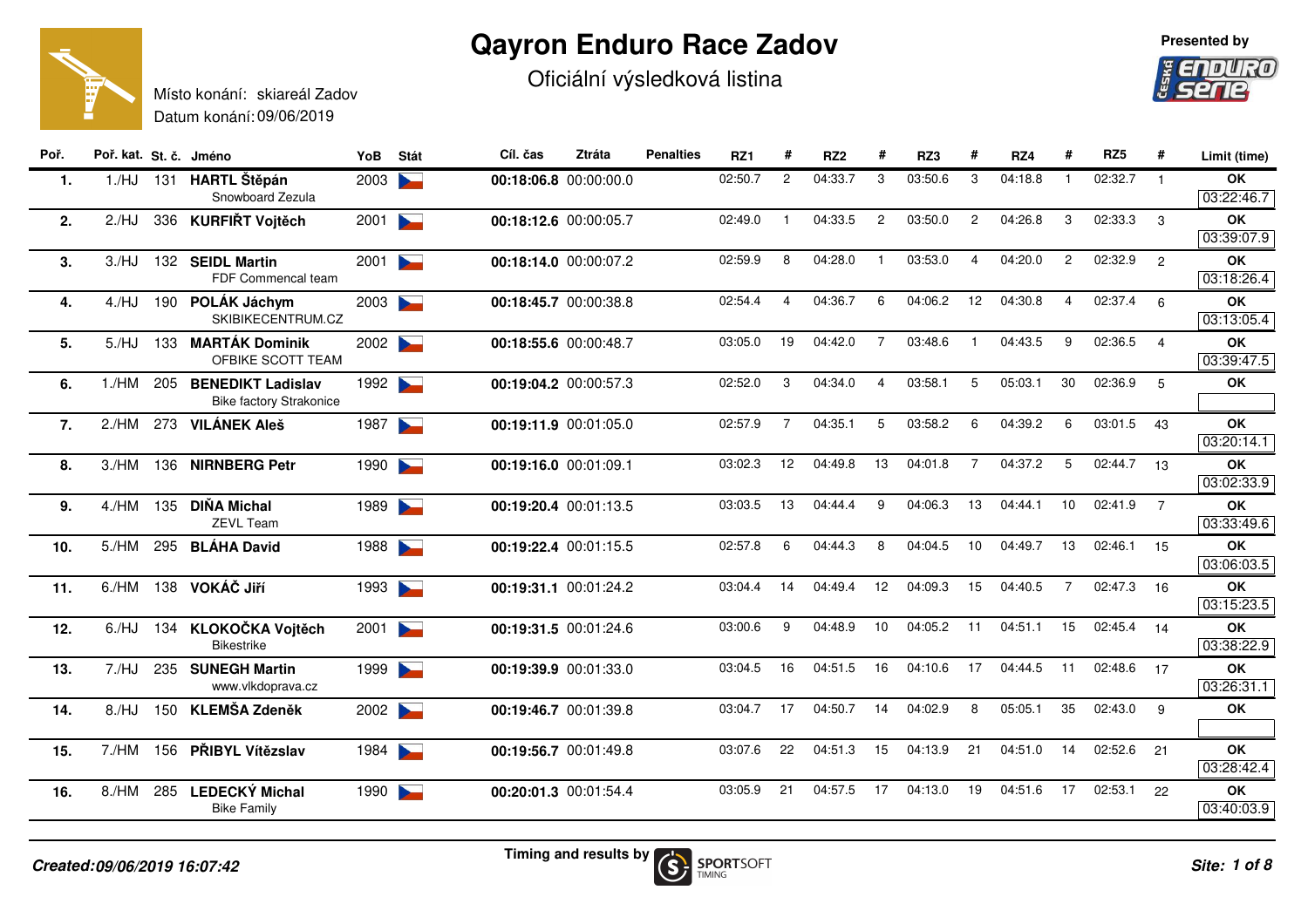| Poř. | Poř. kat. St. č. Jméno |     |                                                            | YoB  | Stát                              | Cíl. čas              | Ztráta | <b>Penalties</b> | RZ1     | #  | RZ <sub>2</sub> | #  | RZ3     | #  | RZ4     | #  | RZ <sub>5</sub> | #  | Limit (time)            |
|------|------------------------|-----|------------------------------------------------------------|------|-----------------------------------|-----------------------|--------|------------------|---------|----|-----------------|----|---------|----|---------|----|-----------------|----|-------------------------|
| 17.  | 9./HJ                  |     | 316 ČÍLA David                                             | 2001 |                                   | 00:20:01.7 00:01:54.8 |        |                  | 03:13.8 | 32 | 04:49.0         | 11 | 04:03.5 | 9  | 05:11.4 | 42 | 02:44.0         | 10 | OK                      |
|      |                        |     |                                                            |      |                                   |                       |        |                  |         |    |                 |    |         |    |         |    |                 |    | 03:30:48.6              |
| 18.  | 10./HJ                 |     | 300 TRUDIČ Tadeáš                                          | 2004 | <b>Contract Contract Contract</b> | 00:20:06.5 00:01:59.6 |        |                  | 03:04.8 | 18 | 05:04.4         | 27 | 04:12.7 | 18 | 05:02.4 | 28 | 02:42.2         | 8  | OK                      |
|      |                        |     |                                                            |      |                                   |                       |        |                  |         |    |                 |    |         |    |         |    |                 |    | 03:23:57.9              |
| 19.  | 9./HM                  | 137 | <b>KRAUS Jaroslav</b>                                      | 1992 | <b>Contract Contract Contract</b> | 00:20:26.4 00:02:19.5 |        |                  | 03:11.1 | 26 | 05:03.0         | 23 | 04:26.0 | 40 | 04:51.5 | 16 | 02:54.5         | 25 | OK<br>03:03:17.8        |
| 20.  | 11./HJ                 |     | 296 BRONCZEK Jan                                           | 2001 | $\overline{\phantom{0}}$          | 00:20:29.0 00:02:22.1 |        |                  | 03:17.0 | 44 | 05:01.2         | 19 | 04:14.9 | 23 | 05:01.3 | 26 | 02:54.6         | 26 | <b>OK</b><br>03:41:46.6 |
| 21.  | 12./HJ                 |     | 286 BARTŮNĚK Ota                                           | 2003 |                                   | 00:20:37.1 00:02:30.2 |        |                  | 03:05.6 | 20 | 05:10.2         | 35 | 04:19.3 | 25 | 04:58.1 | 20 | 03:03.9         | 50 | OK<br>03:42:39.3        |
| 22.  | 10./HM                 |     | 146 MAUER Martin<br>SKIBIKECENTRUM.CZ                      | 1988 | <b>Contract Contract Contract</b> | 00:20:41.9 00:02:35.0 |        |                  | 03:08.9 | 24 | 05:03.6         | 24 | 04:13.1 | 20 | 05:12.1 | 44 | 03:03.9         | 51 | <b>OK</b><br>03:31:04.0 |
| 23.  | 11./HM                 | 84  | <b>MANČÍK Petr</b><br>Freezgang enduro team                | 1987 | $\geq$                            | 00:20:44.3 00:02:37.4 |        |                  | 03:12.8 | 29 | 05:02.9         | 22 | 04:26.1 | 41 | 05:04.2 | 33 | 02:58.3         | 32 | <b>OK</b><br>03:14:12.9 |
| 24.  | 13./HJ                 |     | 317 MLEJNEK Matouš                                         | 2003 | <b>Contract Contract Contract</b> | 00:20:50.9 00:02:44.0 |        |                  | 03:16.8 | 42 | 05:08.9         | 32 | 04:20.8 | 27 | 05:00.9 | 25 | 03:03.5         | 49 | <b>OK</b><br>03:31:34.6 |
| 25.  |                        |     | 12./HM 234 MELUZIN Ondra<br>Kings Cycles                   | 1988 |                                   | 00:20:56.6 00:02:49.7 |        |                  | 03:18.1 | 50 | 05:05.2         | 28 | 04:35.4 | 58 | 05:02.2 | 27 | 02:55.7         | 28 | <b>OK</b><br>03:12:43.8 |
| 26.  |                        |     | 13./HM 139 MĚCHURA Filip<br>Vostrá Vačka Tým               | 1992 |                                   | 00:20:57.0 00:02:50.1 |        |                  | 03:14.9 | 37 | 05:44.4         | 82 | 04:10.3 | 16 | 04:58.1 | 21 | 02:49.1         | 18 | <b>OK</b><br>03:34:16.9 |
| 27.  |                        |     | 14./HM 144 MACHÁČEK David<br>Kill The Hill                 | 1992 |                                   | 00:20:58.7 00:02:51.8 |        |                  | 03:17.1 | 47 | 05:07.7         | 31 | 04:24.1 | 35 | 05:07.8 | 37 | 03:01.8         | 45 | OK<br>03:33:27.4        |
| 28.  | 15./HM                 | 207 | <b>REJSEK Matouš</b><br><b>MX PARADISE</b>                 | 1994 | <b>Contract Contract Contract</b> | 00:20:59.8 00:02:52.9 |        |                  | 03:14.3 | 35 | 05:13.3         | 39 | 04:37.6 | 66 | 05:02.7 | 29 | 02:51.8         | 20 | <b>OK</b><br>03:33:10.8 |
| 29.  | 16./HM                 | 196 | VESELÝ Jaroslav<br>Koloshop Team                           | 1970 |                                   | 00:21:00.5 00:02:53.6 |        |                  | 03:08.2 | 23 | 05:04.1         | 26 | 04:29.5 | 45 | 05:21.3 | 61 | 02:57.2         | 30 | <b>OK</b><br>03:29:49.8 |
| 30.  | 17./HM                 |     | 222 SKÁLA Martin<br>FRbikes.cz                             | 1988 |                                   | 00:21:02.3 00:02:55.4 |        |                  | 03:11.1 | 25 | 05:01.1         | 18 | 04:23.4 | 31 | 05:03.2 | 31 | 03:23.5         | 91 | OK<br>03:37:28.8        |
| 31.  | 18./HM                 | 231 | ŠRÁMEK Jan<br>bikrosklub řepy                              | 1978 |                                   | 00:21:04.1 00:02:57.2 |        |                  | 03:17.8 | 48 | 05:10.4         | 36 | 04:25.5 | 38 | 05:14.6 | 48 | 02:55.8         | 29 | OK<br>03:37:12.6        |
| 32.  | 19./HM                 |     | 142 STRÁNSKÝ Marek<br>Sportovní klub policejní školy Praha | 1991 |                                   | 00:21:05.3 00:02:58.4 |        |                  | 03:19.4 | 52 | 05:09.4         | 34 | 04:29.2 | 44 | 05:04.8 | 34 | 03:02.2         | 47 | OK<br>03:25:11.9        |
| 33.  | 14./HJ                 | 238 | MATĚJÍK Ondřej<br>BMX & 4x team                            | 2004 |                                   | 00:21:07.7 00:03:00.8 |        |                  | 03:30.4 | 67 | 05:12.7         | 38 | 04:19.9 | 26 | 04:59.6 | 23 | 03:05.0         | 55 | OK<br>03:35:42.6        |
| 34.  | 20./HM                 | 237 | <b>BULUŠEK Petr</b>                                        | 1987 | <b>Contract of the State</b>      | 00:21:10.7 00:03:03.8 |        |                  | 03:18.0 | 49 | 05:16.5         | 46 | 04:27.1 | 43 | 05:07.6 | 36 | 03:01.4         | 42 | OK<br>03:27:57.0        |
| 35.  | 21./HM                 |     | 230 DOSTÁL Martin                                          | 1992 |                                   | 00:21:11.3 00:03:04.4 |        |                  | 03:12.7 | 28 | 05:02.8         | 21 | 04:25.5 | 38 | 05:28.7 | 66 | 03:01.6         | 44 | OK<br>03:21:56.2        |
|      |                        |     |                                                            |      |                                   |                       |        |                  |         |    |                 |    |         |    |         |    |                 |    |                         |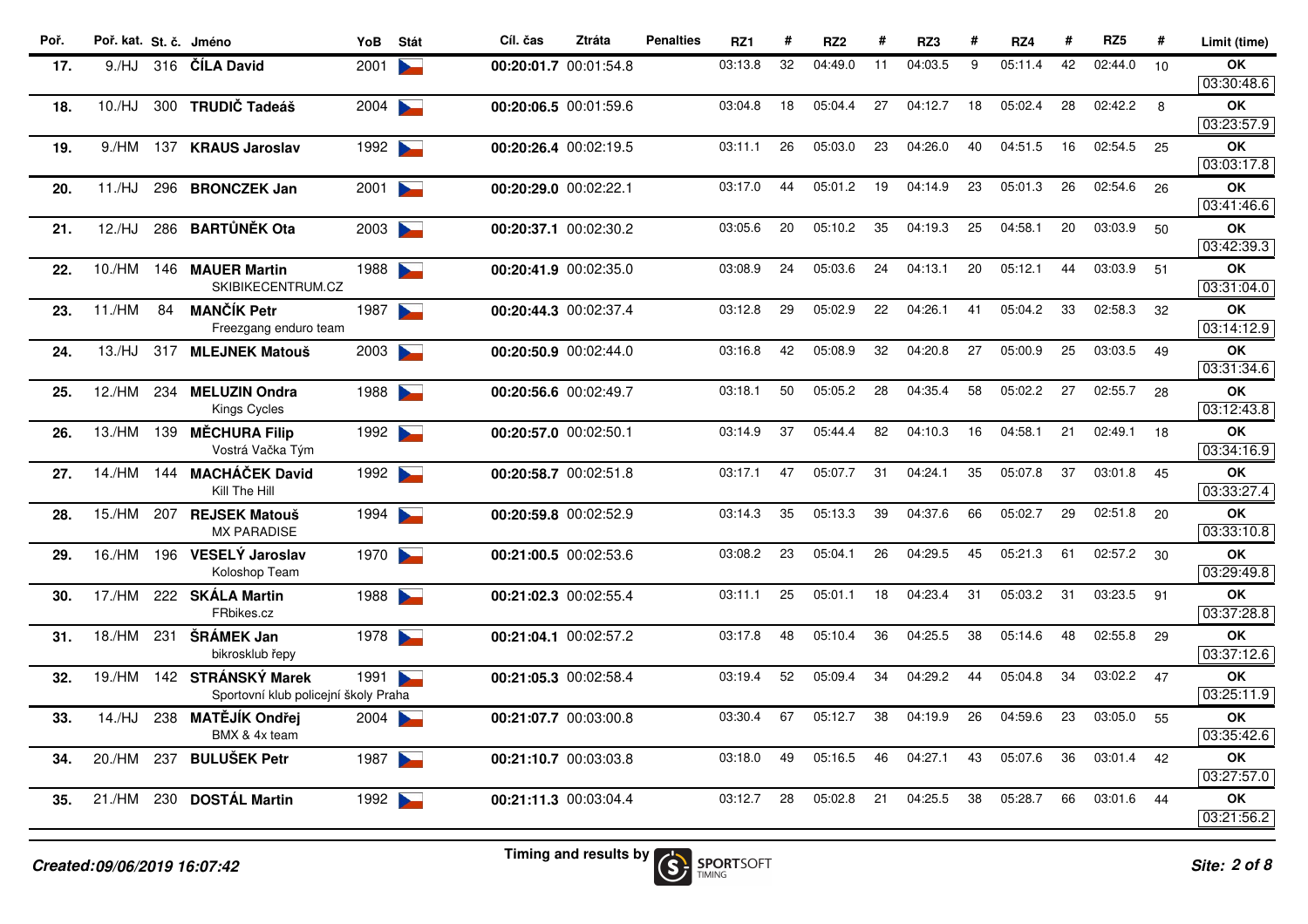| Poř. | Poř. kat. St. č. Jméno |     |                                                      | YoB  | Stát                | Cíl. čas              | <b>Ztráta</b> | <b>Penalties</b>                         | RZ1     | #   | RZ <sub>2</sub> | #   | RZ3     | #  | RZ4     | #  | RZ <sub>5</sub> | #  | Limit (time)            |
|------|------------------------|-----|------------------------------------------------------|------|---------------------|-----------------------|---------------|------------------------------------------|---------|-----|-----------------|-----|---------|----|---------|----|-----------------|----|-------------------------|
| 36.  | 15./HJ                 |     | 169 VAVREČKA Adam                                    | 2003 |                     | 00:21:12.5 00:03:05.6 |               |                                          | 03:24.9 | 59  | 05:07.4         | 30  | 04:22.0 | 28 | 05:11.5 | 43 | 03:06.5         | 60 | ОK                      |
|      |                        |     |                                                      |      |                     |                       |               |                                          |         |     |                 |     |         |    |         |    |                 |    | 03:18:39.2              |
| 37.  | 16./HJ                 |     | 167 KOSTROUN Lukáš                                   | 2002 |                     | 00:21:14.6 00:03:07.7 |               |                                          | 03:15.5 | 40  | 05:22.6         | 59  | 04:39.4 | 67 | 04:56.1 | 18 | 03:00.8         | 41 | OK<br>03:27:00.3        |
| 38.  | 22./HM                 |     | 145 BAUDYŠ Jan                                       | 1993 |                     |                       |               | 00:21:21.9 00:03:15.0 00:00:10.0         | 03:24.3 | 58  | 05:06.6         | 29  | 04:31.3 | 46 | 05:09.8 | 39 | 02:59.7         | 33 | <b>NO</b>               |
|      |                        |     | R2 Sport Enduro Team                                 |      |                     |                       |               |                                          |         |     |                 |     |         |    |         |    |                 |    | 03:52:29.8              |
| 39.  | 17./HJ                 |     | 165 MATĚJKA Filip<br>OFBIKE SCOTT TEAM               | 2001 |                     | 00:21:22.6 00:03:15.7 |               |                                          | 03:50.9 | 100 | 05:19.5         | 50  | 04:22.7 | 29 | 04:57.7 | 19 | 02:51.6         | 19 | OK<br>03:02:34.8        |
| 40.  |                        |     | 23./HM 171 HILL Petr                                 | 1984 |                     | 00:21:23.6 00:03:16.7 |               |                                          | 03:16.3 | 41  | 05:19.5         | 49  | 04:24.8 | 36 | 05:17.7 | 56 | 03:05.1         | 56 | OK<br>03:28:05.1        |
| 41.  | 24./HM                 |     | 195 VÍTEK Lukáš                                      | 1992 |                     | 00:21:24.0 00:03:17.1 |               |                                          | 03:13.1 | 30  | 05:15.7         | 43  | 04:32.0 | 48 | 05:16.8 | 55 | 03:06.2         | 59 | OK<br>03:23:33.7        |
| 42.  | 25./HM                 |     | 224 TITTELBACH Matyáš<br>Tlející dřevo               | 1988 |                     | 00:21:25.0 00:03:18.1 |               |                                          | 03:17.1 | 46  | 05:15.0         | 41  | 04:23.4 | 31 | 05:13.0 | 45 | 03:16.5         | 77 | ОK<br>03:28:37.6        |
| 43.  | 26./HM                 |     | 168 PAJAČ Lukáš<br>FineBike                          | 1987 |                     | 00:21:29.2 00:03:22.3 |               |                                          | 03:19.0 | 51  | 05:18.4         | 47  | 04:33.7 | 52 | 05:15.8 | 51 | 03:02.1         | 46 | <b>OK</b><br>03:14:59.4 |
| 44.  |                        |     | 1./HZ 152 RICHTEROVÁ Jana<br><b>COPR TJ Přeštice</b> | 2001 |                     | 00:21:31.7 00:03:24.8 |               |                                          | 03:36.9 | 78  | 05:20.1         | 53  | 04:34.5 | 55 | 05:00.2 | 24 | 02:59.9         | 34 | OK<br>03:21:37.7        |
| 45.  | 27./HM                 |     | 148 BORANEK Marcel<br><b>Bikeinvest Cycling Team</b> | 1992 |                     | 00:21:31.9 00:03:25.0 |               |                                          | 03:16.8 | 42  | 05:19.6         | 51  | 04:42.4 | 72 | 05:10.4 | 40 | 03:02.7         | 48 | OK<br>02:57:33.1        |
| 46.  | 18./HJ                 |     | 203 ŠMÍD Kristián<br>kraví hora EXTREME              | 2003 |                     | 00:21:32.2 00:03:25.3 |               |                                          | 03:14.5 | 36  | 05:22.0         | 57  | 04:35.2 | 56 | 05:20.0 | 58 | 03:00.3         | 37 | <b>OK</b><br>03:31:34.9 |
| 47.  | 28./HM                 | 141 | VAŠENDA Jakub<br>Nový Malín                          | 1987 | <b>Particularly</b> | 00:21:33.3 00:03:26.4 |               |                                          | 03:27.4 | 63  | 05:19.6         | 52  | 04:23.3 | 30 | 05:15.4 | 49 | 03:07.5         | 62 | ΟK<br>03:33:00.7        |
| 48.  | 19./HJ                 |     | 200 ADAMI Tomáš<br>Norco Bicycles CZ                 | 2003 |                     |                       |               | 00:21:34.1 00:03:27.2 00:00:20.0 03:12.4 |         | 27  | 05:12.7         | 37  | 04:26.8 | 42 | 05:21.3 | 62 | 03:00.7         | 40 | <b>NO</b><br>03:58:36.1 |
| 49.  | 20./HJ                 |     | 155 NIGRIN Ondřej<br>Sport areál Klíny               | 2001 |                     | 00:21:35.4 00:03:28.5 |               |                                          | 03:21.2 | 54  | 05:13.7         | 40  | 04:36.1 | 60 | 05:31.0 | 72 | 02:53.2 23      |    | <b>OK</b><br>03:42:39.4 |
| 50.  | 21./HJ                 | 287 | <b>HŘEBÍČEK Radek</b>                                | 2002 |                     |                       |               | 00:21:35.7 00:03:28.8 00:00:50.0         | 03:00.9 | 10  | 05:55.4         | 96  | 04:16.0 | 24 | 04:49.0 | 12 | 02:44.4 11      |    | NO<br>04:12:23.6        |
| 51.  | 29./HM                 |     | 158 TITĚRA Adam                                      | 1993 |                     | 00:21:48.5 00:03:41.6 |               |                                          | 03:21.7 | 55  | 05:15.0         | 42  | 04:35.2 | 57 | 05:30.7 | 71 | 03:05.7         | 58 | <b>OK</b><br>03:32:44.7 |
| 52.  | 30./HM                 | 147 | <b>BRÁZDA Jakub</b>                                  | 1996 |                     | 00:21:51.2 00:03:44.3 |               |                                          | 02:56.3 | 5   | 07:20.2         | 119 | 04:09.3 | 14 | 04:40.8 | 8  | 02:44.5         | 12 | <b>OK</b><br>03:25:06.8 |
| 53.  | 22./HJ                 |     | 172 MACKU Matyas                                     | 2002 |                     |                       |               | 00:21:56.3 00:03:49.5 00:00:20.0         | 03:14.1 | 34  | 05:30.1         | 67  | 04:32.6 | 49 | 05:14.5 | 47 | 03:04.9         | 54 | <b>NO</b><br>03:57:53.8 |
| 54.  | 23./HJ                 |     | 293 KADAVÝ Tomáš                                     | 2000 |                     | 00:21:58.3 00:03:51.4 |               |                                          | 03:35.6 | 74  | 05:21.7         | 56  | 04:34.1 | 53 | 05:13.8 | 46 | 03:13.1         | 69 | OK<br>03:40:52.9        |
|      |                        |     |                                                      |      |                     |                       |               |                                          |         |     |                 |     |         |    |         |    |                 |    |                         |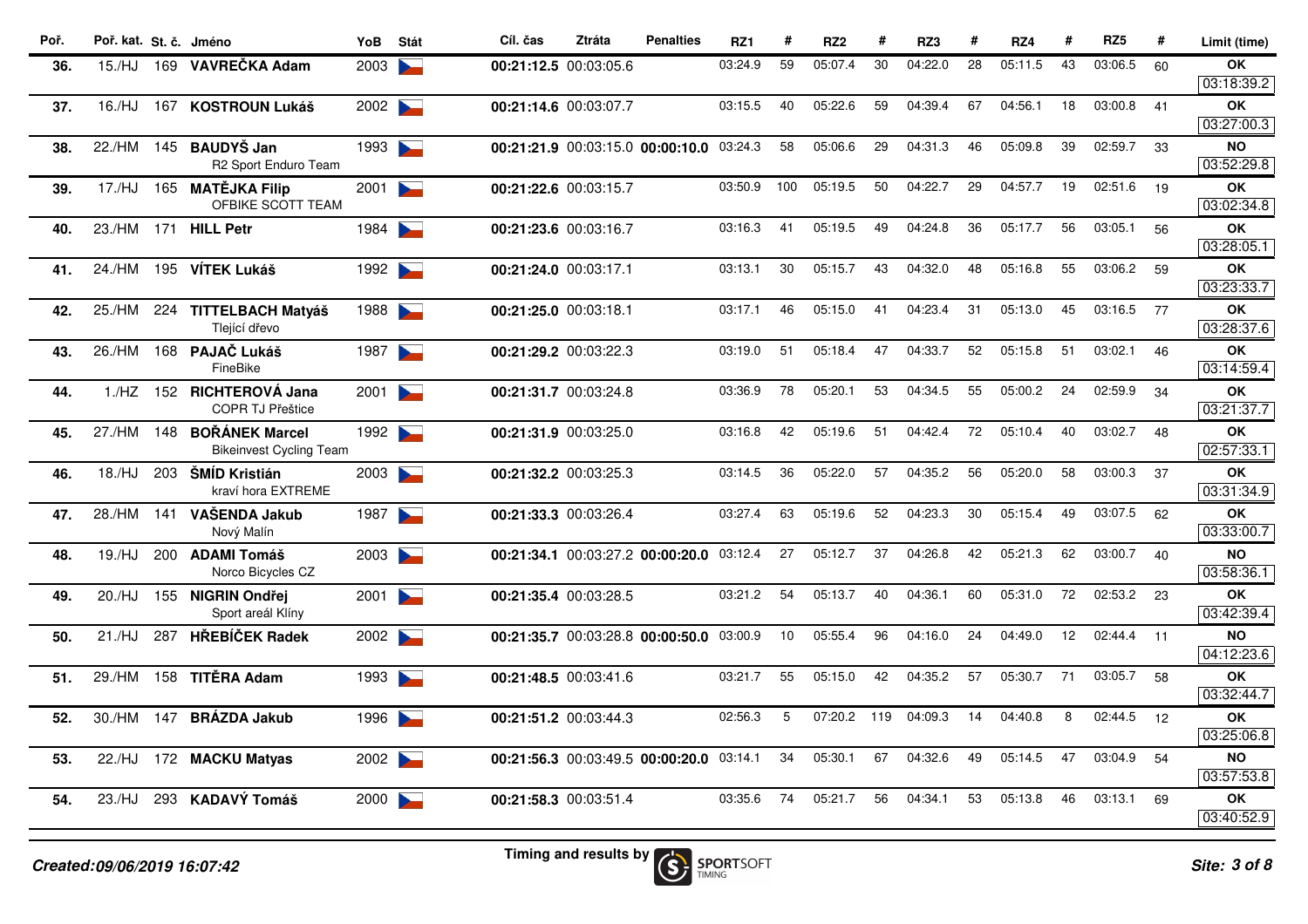| Poř. | Poř. kat. St. č. Jméno      |     |                                                 | YoB  | Stát                                                                                                                                                                                                                                 | Cíl. čas              | <b>Ztráta</b>                                   | <b>Penalties</b>                 | RZ1              |    | RZ <sub>2</sub> |     | RZ3     |     | RZ4     |    | RZ <sub>5</sub> | #  | Limit (time)            |
|------|-----------------------------|-----|-------------------------------------------------|------|--------------------------------------------------------------------------------------------------------------------------------------------------------------------------------------------------------------------------------------|-----------------------|-------------------------------------------------|----------------------------------|------------------|----|-----------------|-----|---------|-----|---------|----|-----------------|----|-------------------------|
| 55.  | 24./HJ                      | 321 | <b>MAROUL Tomáš</b>                             | 2002 |                                                                                                                                                                                                                                      | 00:22:01.5 00:03:54.6 |                                                 |                                  | 03:04.5          | 15 | 06:35.3         | 110 | 04:23.4 | 31  | 04:58.2 | 22 | 03:00.1         | 36 | OK                      |
|      |                             |     |                                                 |      |                                                                                                                                                                                                                                      |                       |                                                 |                                  |                  |    |                 |     |         |     |         |    |                 |    | 03:10:13.2              |
| 56.  | 31./HM                      |     | 153 PECKA Jan                                   | 1983 | <b>Contract Contract</b>                                                                                                                                                                                                             | 00:22:02.3 00:03:55.4 |                                                 |                                  | 03:29.0          | 66 | 05:18.8         | 48  | 04:55.9 | 93  | 05:20.3 | 59 | 02:58.2         | 31 | OK                      |
|      |                             |     |                                                 |      |                                                                                                                                                                                                                                      |                       |                                                 |                                  |                  |    |                 |     |         |     |         |    |                 |    | 02:50:54.8              |
| 57.  | 32./HM                      |     | 166 MEJSNAR Marek                               | 1993 | <b>Contract Contract Contract Contract Contract Contract Contract Contract Contract Contract Contract Contract Contract Contract Contract Contract Contract Contract Contract Contract Contract Contract Contract Contract Contr</b> | 00:22:05.9 00:03:59.0 |                                                 |                                  | 03:25.3          | 60 | 05:32.6         | 73  | 04:44.6 | 76  | 05:16.2 | 53 | 03:06.9         | 61 | OK<br>03:33:22.7        |
| 58.  | 33./HM                      | 199 | <b>ADAMI Roman</b><br>Norco Bicycles CZ         | 1967 | <b>Contract Contract Contract</b>                                                                                                                                                                                                    | 00:22:08.0 00:04:01.1 |                                                 |                                  | 03:25.9          | 61 | 05:27.9         | 64  | 04:32.9 | 50  | 05:32.3 | 75 | 03:08.8         | 63 | OK<br>03:31:37.0        |
| 59.  | 34./HM                      | 220 | <b>VEČERKA Radim</b>                            | 1980 | <b>Contract Contract Contract</b>                                                                                                                                                                                                    | 00:22:08.6 00:04:01.7 |                                                 |                                  | 03:13.4          | 31 | 05:22.0         | 58  | 04:31.4 | 47  | 05:44.6 | 89 | 03:17.0         | 79 | OK<br>03:11:22.0        |
| 60.  | 35./HM                      | 157 | <b>DUFEK Václav</b>                             | 1983 | $\blacktriangleright$                                                                                                                                                                                                                | 00:22:08.9 00:04:02.0 |                                                 |                                  | 03:24.1          | 57 | 05:31.8         | 70  | 04:51.6 | 86  | 05:16.0 | 52 | 03:05.2         | 57 | OK                      |
|      |                             |     |                                                 |      |                                                                                                                                                                                                                                      |                       |                                                 |                                  |                  |    |                 |     |         |     |         |    |                 |    | 03:28:48.2              |
| 61.  | 25./HJ                      | 143 | <b>DEDERA Jan</b><br>RIDEKO.CZ                  | 2003 | <b>Contract Contract Contract</b>                                                                                                                                                                                                    | 00:22:12.3 00:04:05.4 |                                                 |                                  | 03:15.2          | 39 | 06:15.3         | 105 | 04:32.9 | 51  | 05:08.0 | 38 | 03:00.6         | 38 | OK<br>03:43:05.3        |
| 62.  | 36./HM                      | 173 | <b>MÍKA Antonín</b>                             | 1992 | $\blacktriangleright$                                                                                                                                                                                                                | 00:22:13.1 00:04:06.2 |                                                 |                                  | 03:33.9          | 73 | 05:29.1         | 66  | 04:37.4 | 64  | 05:32.4 | 76 | 03:00.0         | 35 | OK                      |
|      |                             |     |                                                 |      |                                                                                                                                                                                                                                      |                       |                                                 |                                  |                  |    |                 |     |         |     |         |    |                 |    | 03:20:43.4              |
| 63.  | 37./HM                      | 213 | <b>KARÁSEK MILAN</b>                            | 1991 | <b>Contract Contract Contract</b>                                                                                                                                                                                                    | 00:22:14.7 00:04:07.8 |                                                 |                                  | 03:19.5          | 53 | 05:24.1         | 60  | 04:40.6 | 69  | 05:46.3 | 90 | 03:04.2         | 52 | OK                      |
|      |                             |     |                                                 |      |                                                                                                                                                                                                                                      |                       |                                                 |                                  |                  |    |                 |     |         |     |         |    |                 |    | 03:39:49.6              |
| 64.  | 2./HZ                       | 297 | <b>HUBENÁ Martina</b>                           | 1986 | $\overline{\phantom{0}}$                                                                                                                                                                                                             | 00:22:17.3 00:04:10.4 |                                                 |                                  | 03:38.5          | 82 | 05:26.6         | 62  | 04:35.9 | 59  | 05:23.5 | 63 | 03:12.8         | 68 | OK<br>03:09:36.3        |
| 65.  | 3./HZ                       | 154 | VOSIČKOVÁ Dana                                  | 1982 |                                                                                                                                                                                                                                      | 00:22:19.5 00:04:12.6 |                                                 |                                  | 03:26.7          | 62 | 05:21.6         | 55  | 04:43.0 | 73  | 05:35.6 | 81 | 03:12.4         | 67 | OK                      |
|      |                             |     | Koloshop                                        |      |                                                                                                                                                                                                                                      |                       |                                                 |                                  |                  |    |                 |     |         |     |         |    |                 |    | 03:29:41.7              |
| 66.  | 38./HM                      |     | 236 SUNEGH Robert<br>www.vlkdoprava.cz          | 1973 |                                                                                                                                                                                                                                      | 00:22:23.1 00:04:16.2 |                                                 |                                  | 03:36.4          | 77 | 05:37.5         | 78  | 04:34.4 | 54  | 05:23.6 | 64 | 03:11.1         | 64 | OK<br>03:27:01.8        |
| 67.  | 39./HM                      |     | 149 KOS Petr<br>FDF Commencal team              | 1987 | <b>Contract Contract Contract</b>                                                                                                                                                                                                    |                       |                                                 | 00:22:24.8 00:04:17.9 00:00:10.0 | 03:30.9          | 69 | 05:16.0         | 45  | 04:37.6 | 65  | 05:31.8 | 74 | 03:18.4         | 81 | <b>NO</b><br>03:53:01.9 |
| 68.  | 40./HM                      | 198 | ČIŽMAŘ Marek                                    | 1990 | <b>Contract Contract Contract</b>                                                                                                                                                                                                    | 00:22:29.4 00:04:22.5 |                                                 |                                  | 03:32.5          | 71 | 05:35.7         | 76  | 04:45.8 | 77  | 05:17.8 | 57 | 03:17.4         | 80 | OK                      |
|      |                             |     | <b>IrisRiderz</b>                               |      |                                                                                                                                                                                                                                      |                       |                                                 |                                  |                  |    |                 |     |         |     |         |    |                 |    | 03:31:59.4              |
| 69.  | 41./HM                      |     | 292 MAI Konstantin                              | 1994 | <b>Contract Contract Contract</b>                                                                                                                                                                                                    |                       |                                                 | 00:22:31.4 00:04:24.5 00:00:20.0 | 03:31.7          | 70 | 05:31.5         | 68  | 04:36.2 | -61 | 05:15.6 | 50 | 03:16.4         | 75 | <b>NO</b>               |
|      |                             |     |                                                 |      |                                                                                                                                                                                                                                      |                       |                                                 |                                  |                  |    |                 |     |         |     |         |    |                 |    | 03:57:24.5              |
| 70.  | 42./HM                      |     | 183 HABADA Lukáš                                | 1987 | <b>Contract Contract</b>                                                                                                                                                                                                             | 00:22:34.4 00:04:27.5 |                                                 |                                  | 03:38.1          | 81 | 05:26.8         | 63  | 04:42.1 | 71  | 05:30.3 | 69 | 03:16.9         | 78 | <b>NO</b>               |
|      |                             |     | Kill The Hill                                   |      |                                                                                                                                                                                                                                      |                       |                                                 |                                  |                  |    |                 |     |         |     |         |    |                 |    | 03:49:57.1              |
| 71.  | 43./HM                      |     | 233 HALASEK Jiri                                | 1978 |                                                                                                                                                                                                                                      | 00:22:39.7 00:04:32.8 |                                                 |                                  | 03:30.5          | 68 | 05:34.6         | 75  | 04:43.1 | 74  | 05:35.1 | 80 | 03:16.4         | 75 | OK<br>03:37:06.7        |
| 72.  |                             |     | 44./HM 218 CHMELÍK Jaromír<br>SKIBIKECENTRUM.CZ | 1977 | <b>Service</b>                                                                                                                                                                                                                       | 00:22:41.5 00:04:34.6 |                                                 |                                  | 03:37.4          | 79 | 05:28.1         | 65  | 04:36.6 | 62  | 05:31.7 | 73 | 03:27.4         | 94 | OK                      |
|      |                             |     |                                                 |      |                                                                                                                                                                                                                                      |                       |                                                 |                                  | 03:39.4          | 85 | 05:37.4         | 77  | 04:40.6 | 70  | 05:29.0 | 67 | 03:14.9 71      |    | 03:15:25.1<br>OK        |
| 73.  | 45./HM                      |     | 159 OMELKA Martin<br>IrisRiderz                 | 1998 |                                                                                                                                                                                                                                      | 00:22:41.5 00:04:34.7 |                                                 |                                  |                  |    |                 |     |         |     |         |    |                 |    | 03:30:43.0              |
|      | Created:09/06/2019 16:07:42 |     |                                                 |      |                                                                                                                                                                                                                                      |                       | Timing and results by $\left(\mathbf{S}\right)$ | <b>TIMING</b>                    | <b>SPORTSOFT</b> |    |                 |     |         |     |         |    |                 |    | Site: 4 of 8            |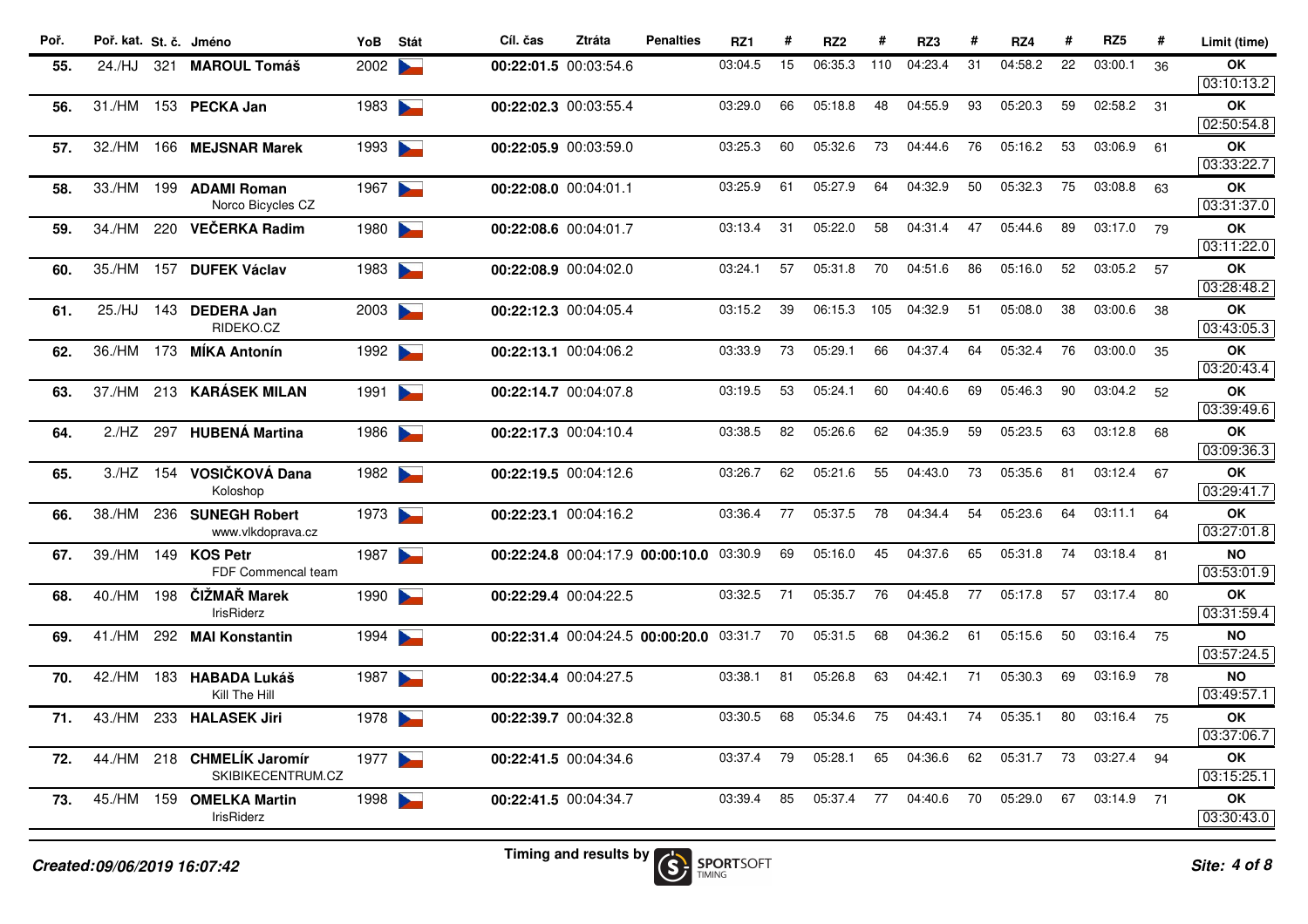| Poř. | Poř. kat. St. č. Jméno |     |                                       | YoB  | Stát                     | Cíl. čas              | <b>Ztráta</b> | <b>Penalties</b>                         | RZ1     | #   | RZ <sub>2</sub> | #  | RZ3     | #   | RZ4     | #  | RZ <sub>5</sub> | #    | Limit (time)            |
|------|------------------------|-----|---------------------------------------|------|--------------------------|-----------------------|---------------|------------------------------------------|---------|-----|-----------------|----|---------|-----|---------|----|-----------------|------|-------------------------|
| 74.  |                        |     | 46./HM 175 KRUPKA Zdeněk              | 1981 |                          | 00:22:50.1 00:04:43.2 |               |                                          | 03:37.8 | 80  | 05:26.1         | 61 | 04:40.0 | 68  | 05:30.1 | 68 | 03:35.9         | 101  | OK                      |
|      |                        |     |                                       |      |                          |                       |               |                                          |         |     |                 |    |         |     |         |    |                 |      | 03:29:34.6              |
| 75.  |                        |     | 47./HM 225 ŠIMSA Ondřej               | 1987 | $\overline{\phantom{0}}$ | 00:22:51.9 00:04:45.0 |               |                                          | 03:28.1 | 65  | 05:32.6         | 72 | 04:46.6 | 79  | 05:42.9 | 87 | 03:21.6         | 89   | <b>OK</b>               |
|      |                        |     |                                       |      |                          |                       |               |                                          |         |     |                 |    |         |     |         |    |                 |      | 03:27:43.8              |
| 76.  | 48./HM                 |     | 223 VIRT Ondřej                       | 1990 | $\overline{\phantom{0}}$ | 00:22:53.0 00:04:46.1 |               |                                          | 03:32.6 | 72  | 05:46.7         | 86 | 04:43.8 | 75  | 05:30.3 | 70 | 03:19.4         | 83   | OK<br>03:36:40.0        |
| 77.  | 49./HM                 |     | 162 KOVAŘÍK JIří<br><b>IrisRiderz</b> | 1990 | $\overline{\phantom{0}}$ | 00:22:56.2 00:04:49.3 |               |                                          | 03:36.0 | 76  | 05:40.9         | 80 | 04:46.4 | 78  | 05:38.7 | 83 | 03:14.0         | 70   | OK<br>03:31:57.2        |
| 78.  | 50./HM                 |     | 210 AUFREITER Christian               | 1983 | <b>The State</b>         |                       |               | 00:22:57.9 00:04:51.0 00:01:50.0         | 03:15.0 | 38  | 05:15.9         | 44 | 04:25.2 | 37  | 05:11.0 | 41 | 03:00.6         | 39   | <b>NO</b>               |
|      |                        |     |                                       |      |                          |                       |               |                                          |         |     |                 |    |         |     |         |    |                 |      | 04:44:33.2              |
| 79.  | 51./HM                 |     | 318 FRIEDLAND Eugen                   | 1990 | $\sim$                   | 00:22:59.7 00:04:52.8 |               |                                          | 03:40.3 | 86  | 05:32.2         | 71 | 04:59.0 | 97  | 05:27.4 | 65 | 03:20.8         | 85   | OK<br>03:42:18.0        |
| 80.  | 52./HM                 | 209 | <b>WOBST David</b>                    | 1992 |                          | 00:23:06.0 00:04:59.1 |               |                                          | 03:39.0 | 83  | 05:49.0         | 88 | 04:48.2 | 83  | 05:34.0 | 78 | 03:15.6         | 72   | <b>OK</b>               |
|      |                        |     |                                       |      |                          |                       |               |                                          |         |     |                 |    |         |     |         |    |                 |      | 03:35:38.3              |
| 81.  | 53./HM                 |     | 164 STRÁL Michal                      | 1990 | $\blacktriangleright$    | 00:23:08.1 00:05:01.2 |               |                                          | 03:17.0 | 45  | 05:09.3         | 33 | 06:16.1 | 118 | 05:21.2 | 60 | 03:04.3         | 53   | OK                      |
|      |                        |     |                                       |      |                          |                       |               |                                          |         |     |                 |    |         |     |         |    |                 |      | 03:10:42.8              |
| 82.  |                        |     | 4./HZ 181 SEIDLOVÁ Monika             | 2001 |                          | 00:23:08.2 00:05:01.3 |               |                                          | 03:41.6 | 89  | 05:45.4         | 84 | 04:52.4 | 88  | 05:32.6 | 77 | 03:16.0 73      |      | <b>OK</b><br>03:17:51.6 |
| 83.  |                        |     | 54./HM 211 NEUMEISTER Johannes 1983   |      |                          |                       |               | 00:23:09.0 00:05:02.1 00:02:00.0 03:13.8 |         | 33  | 05:20.1         | 54 | 04:23.7 | 34  | 05:16.8 | 54 | 02:54.4         | 24   | <b>NO</b>               |
|      |                        |     |                                       |      |                          |                       |               |                                          |         |     |                 |    |         |     |         |    |                 |      | 04:48:18.9              |
| 84.  | 5./HZ 201              |     | <b>SMRCKOVA Katerina</b>              | 1988 | $\overline{\phantom{0}}$ | 00:23:15.7 00:05:08.8 |               |                                          | 03:40.4 | 87  | 05:52.5         | 92 | 04:46.8 | 80  | 05:34.5 | 79 | 03:21.3         | 87   | <b>OK</b>               |
|      |                        |     |                                       |      |                          |                       |               |                                          |         |     |                 |    |         |     |         |    |                 |      | 03:31:39.7              |
| 85.  | 26./HJ                 |     | 325 KABELE Tomáš                      | 2004 |                          | 00:23:17.0 00:05:10.1 |               |                                          | 03:45.6 | 95  | 05:45.4         | 83 | 04:48.2 | 82  | 05:41.6 | 84 | 03:16.2         | 74   | <b>OK</b>               |
|      |                        |     |                                       |      |                          |                       |               |                                          |         |     |                 |    |         |     |         |    |                 |      | 03:30:55.6              |
| 86.  | 55./HM                 | 228 | ČERNÝ Jakub                           | 1988 | $\blacktriangleright$    | 00:23:19.4 00:05:12.5 |               |                                          | 03:42.4 | 90  | 05:42.9         | 81 | 04:52.3 | 87  | 05:41.7 | 86 | 03:20.0         | 84   | OK<br>03:36:24.1        |
| 87.  | 27./HJ                 |     | 215 KADLEC Martin                     | 2004 |                          | 00:23:28.4 00:05:21.5 |               |                                          | 03:41.1 | 88  | 05:48.7         | 87 | 04:52.5 | 89  | 05:54.3 | 96 | 03:11.6         | 65   | OK                      |
|      |                        |     | X-Ride Team Racing Lešná              |      |                          |                       |               |                                          |         |     |                 |    |         |     |         |    |                 |      | 03:33:33.7              |
| 88.  | 56./HM                 |     | 185 KLOKOČKA ladislav                 | 1957 |                          | 00:23:35.5 00:05:28.6 |               |                                          | 03:39.1 | 84  | 05:54.8         | 95 | 04:53.6 | 90  | 05:44.1 | 88 | 03:23.9         | 92   | OK                      |
|      |                        |     | <b>Bikestrike</b>                     |      |                          |                       |               |                                          |         |     |                 |    |         |     |         |    |                 |      | 03:31:09.8              |
| 89.  | 57./HM                 |     | 202 KLINKO Ivan                       | 1991 |                          | 00:23:38.2 00:05:31.3 |               |                                          | 03:44.8 | 93  | 05:50.1         | 90 | 04:47.9 | 81  | 05:54.0 | 95 | 03:21.2         | 86   | <b>OK</b>               |
|      |                        |     |                                       |      |                          |                       |               |                                          |         |     |                 |    |         |     |         |    |                 |      | 03:30:17.7              |
| 90.  | 6./HZ                  |     | 174 BALÍKOVÁ Pavla                    | 1988 |                          | 00:23:42.6 00:05:35.7 |               |                                          | 03:54.1 | 104 | 05:54.1         | 94 | 04:53.9 | 91  | 05:41.6 | 85 | 03:18.8         | 82   | OK                      |
|      |                        |     |                                       |      |                          |                       |               |                                          |         |     |                 |    |         |     |         |    |                 |      | 03:35:43.2              |
| 91.  | 58./HM                 |     | 161 ZELENKA Lukáš                     | 1980 | $\sum_{i=1}^{n}$         | 00:23:48.0 00:05:41.1 |               |                                          | 03:43.1 | 91  | 05:39.4         | 79 | 05:03.4 | 100 | 05:49.8 | 91 | 03:32.2         | - 96 | <b>OK</b>               |
|      |                        |     | <b>IrisRiderz</b>                     |      |                          |                       |               |                                          |         |     |                 |    |         |     |         |    |                 |      | 03:24:35.6              |
| 92.  | 59./HM                 |     | 355 MED Lukáš                         | 1987 | $\blacktriangleright$    | 00:24:02.0 00:05:55.1 |               |                                          | 03:58.7 | 108 | 05:52.7         | 93 | 04:56.0 | 94  | 05:53.2 | 94 | 03:21.4         | 88   | OK<br>03:12:34.9        |
|      |                        |     |                                       |      |                          |                       |               |                                          |         |     |                 |    |         |     |         |    |                 |      |                         |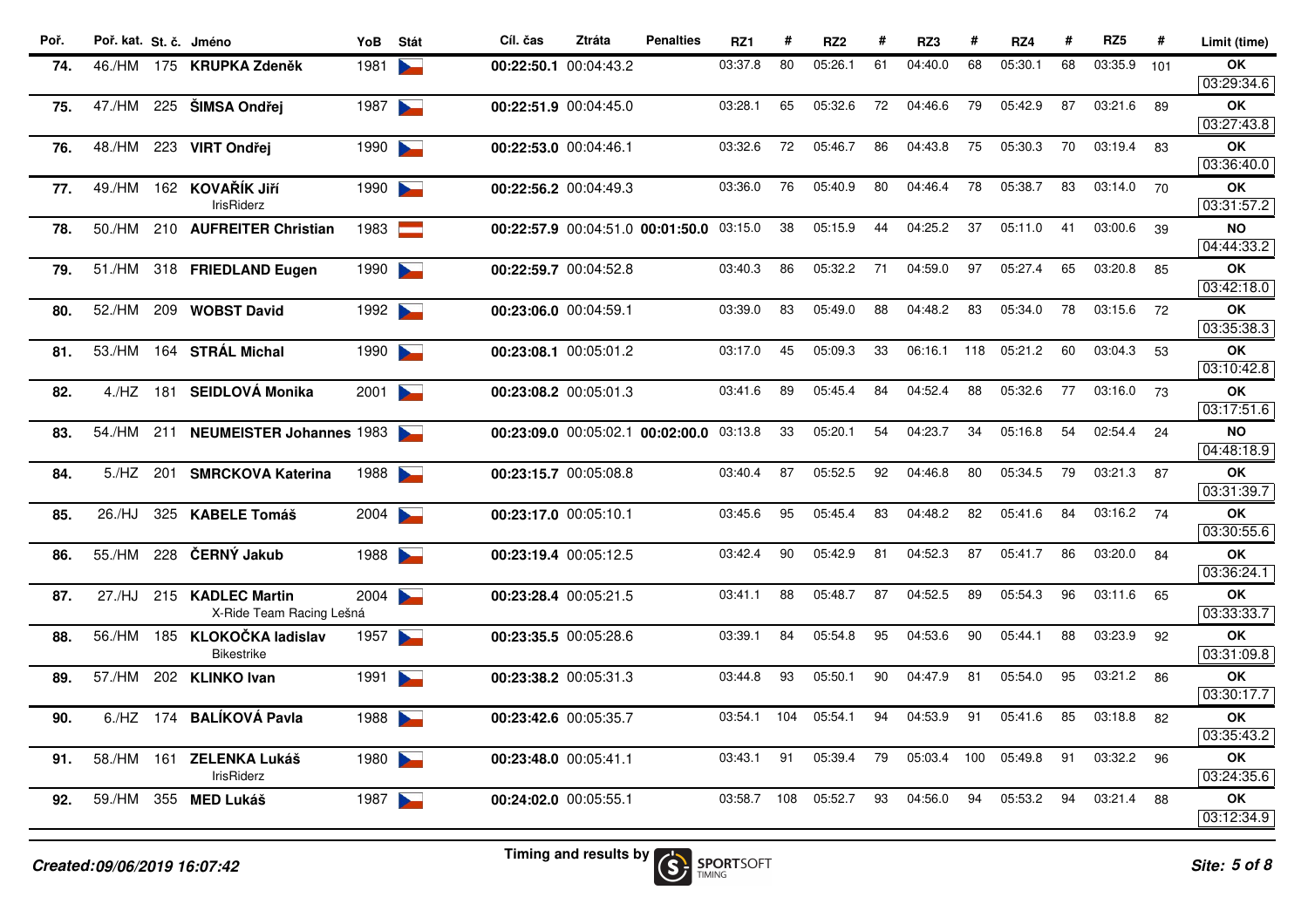| Poř. | Poř. kat. St. č. Jméno |     |                                                | YoB    | Stát                              | Cíl. čas              | <b>Ztráta</b> | <b>Penalties</b>                         | RZ1     | #   | RZ <sub>2</sub> | #    | RZ3     | #                | RZ4     | #   | RZ <sub>5</sub> | #   | Limit (time)            |
|------|------------------------|-----|------------------------------------------------|--------|-----------------------------------|-----------------------|---------------|------------------------------------------|---------|-----|-----------------|------|---------|------------------|---------|-----|-----------------|-----|-------------------------|
| 93.  | 60./HM                 |     | 288 MATTIOLI Jan                               | 1976   |                                   | 00:24:05.3 00:05:58.4 |               |                                          | 03:47.4 | 98  | 06:01.0         | 100  | 04:51.4 | 85               | 05:59.8 | 98  | 03:25.7         | 93  | OK                      |
|      |                        |     |                                                |        |                                   |                       |               |                                          |         |     |                 |      |         |                  |         |     |                 |     | 03:35:18.4              |
| 94.  | 61./HM                 |     | 330 VODIČKA Petr                               | 1985   |                                   | 00:24:09.7 00:06:02.8 |               |                                          | 03:55.8 | 105 | 05:51.0         | 91   | 04:56.5 | 96               | 05:53.0 | 93  | 03:33.4         | 98  | <b>NO</b><br>03:46:50.1 |
| 95.  | 62./HM                 |     | 219 JANDA Kamil                                | 1995   |                                   |                       |               | 00:24:20.5 00:06:13.6 00:00:30.0 03:02.3 |         | 11  | 05:01.2         | 20   | 07:47.3 | 120              | 05:04.1 | 32  | 02:55.4         | 27  | <b>NO</b>               |
|      |                        |     |                                                |        |                                   |                       |               |                                          |         |     |                 |      |         |                  |         |     |                 |     | 04:00:08.2              |
| 96.  | 63./HM                 |     | 208 WÜRTZ Michael                              | 1983   | <b>Report</b>                     |                       |               | 00:24:22.0 00:06:15.1 00:02:00.0 03:22.3 |         | 56  | 05:32.9         | 74   | 04:36.8 | 63               | 05:38.0 | 82  | 03:12.0         | 66  | <b>NO</b>               |
|      |                        |     |                                                |        |                                   |                       |               |                                          |         |     |                 |      |         |                  |         |     |                 |     | 04:45:10.0              |
| 97.  | 64./HM                 | 184 | <b>DOČEKAL Patrik</b><br>Kill The Hill         | 1986   |                                   |                       |               | 00:24:29.7 00:06:22.8 00:00:10.0 03:52.7 |         | 102 | 05:31.7         | 69   | 04:50.5 | 84               | 06:07.7 | 103 | 03:56.8 111     |     | <b>NO</b><br>03:51:04.1 |
| 98.  | 7./HZ                  | 329 | <b>FEDASZOVÁ Markéta</b>                       | 1993   |                                   | 00:24:29.8 00:06:22.9 |               |                                          | 03:45.6 | 95  | 05:56.9         | 97   | 05:04.6 | 101              | 06:15.2 | 105 | 03:27.5         | 95  | OK                      |
|      |                        |     |                                                |        |                                   |                       |               |                                          |         |     |                 |      |         |                  |         |     |                 |     | 03:11:21.6              |
| 99.  | 65./HM                 |     | 305 PECHÁČ Kamil                               | 1983   |                                   | 00:24:31.3 00:06:24.4 |               |                                          | 03:56.3 | 106 | 05:45.9         | 85   | 05:01.1 | 98               | 06:02.2 | 101 | 03:45.8 107     |     | <b>OK</b>               |
|      |                        |     |                                                |        |                                   |                       |               |                                          |         |     |                 |      |         |                  |         |     |                 |     | 03:35:35.3              |
| 100. | 28./HJ                 |     | 226 HOŘANSKÝ Matěj                             | 2003   |                                   |                       |               | 00:24:54.7 00:06:47.8 00:00:10.0         | 03:47.6 | 99  | 06:27.7         | 107  | 04:56.2 | 95               | 05:56.9 | 97  | 03:36.2 102     |     | <b>NO</b>               |
|      |                        |     | Koloshop Team<br><b>VESELÝ Jaroslav</b>        |        |                                   |                       |               |                                          | 03:44.9 | 94  | 06:04.6         | 101  | 05:08.4 | 102 <sub>2</sub> | 06:31.4 | 109 | 03:34.8 100     |     | 03:54:20.0<br><b>OK</b> |
| 101. | 29./HJ                 | 191 | Koloshop Team                                  | 2003   |                                   | 00:25:04.3 00:06:57.4 |               |                                          |         |     |                 |      |         |                  |         |     |                 |     | 03:30:34.2              |
| 102. | 66./HM                 | 227 | <b>MAŠÍR Michal</b>                            | 1991 U |                                   | 00:25:14.7 00:07:07.8 |               |                                          | 03:59.2 | 109 | 06:14.6         | 104  | 05:25.8 | 108              | 06:01.8 | 100 | 03:33.0         | 97  | OK                      |
|      |                        |     |                                                |        |                                   |                       |               |                                          |         |     |                 |      |         |                  |         |     |                 |     | 03:24:05.4              |
| 103. | 30./HJ                 |     | 212 TUČAN Jan                                  | 2001   | <b>Particularly</b>               |                       |               | 00:25:21.8 00:07:14.9 00:00:30.0 04:08.3 |         | 111 | 06:32.6         | 108  | 04:55.6 | 92               | 05:52.8 | 92  | 03:22.3         | 90  | <b>NO</b>               |
|      |                        |     |                                                |        |                                   |                       |               |                                          |         |     |                 |      |         |                  |         |     |                 |     | 04:04:14.8              |
| 104. |                        |     | 67./HM 179 KLAPUCH Michal<br>SKIBIKECENTRUM.CZ | 1987   | <b>Contract Contract Contract</b> | 00:25:27.5 00:07:20.6 |               |                                          | 04:14.0 | 114 | 06:12.1         | 103  | 05:16.0 | 104              | 06:04.4 | 102 | 03:40.7 105     |     | <b>NO</b><br>03:45:59.8 |
| 105. | 68./HM                 |     | 338 MELO Martin                                | 1980   |                                   | 00:25:36.3 00:07:29.4 |               |                                          | 04:05.7 | 110 | 06:08.8         | 102  | 05:08.8 | 103              | 06:28.9 | 107 | 03:44.1         | 106 | <b>OK</b>               |
|      |                        |     |                                                |        |                                   |                       |               |                                          |         |     |                 |      |         |                  |         |     |                 |     | 03:30:39.1              |
| 106. | 69./HM                 |     | 217 NOVÁK Evžen                                | 1993   |                                   | 00:25:48.0 00:07:41.1 |               |                                          | 04:23.4 | 116 | 05:57.2         | 98   | 05:22.8 | 105              | 06:26.7 | 106 | 03:37.6 103     |     | OK                      |
|      |                        |     |                                                |        |                                   |                       |               |                                          |         |     |                 |      |         |                  |         |     |                 |     | 03:43:21.1              |
| 107. | 70./HM                 |     | 188 VALENTIN Miroslav                          | 1972   |                                   | 00:26:17.2 00:08:10.3 |               |                                          | 03:53.6 | 103 | 06:34.1         | 109  | 05:47.9 | 112              | 06:10.1 | 104 | 03:51.3         | 110 | ΟK                      |
|      |                        |     |                                                |        |                                   |                       |               |                                          |         |     |                 |      |         |                  |         |     |                 |     | 03:12:25.1              |
| 108. | 8./HZ                  | 229 | <b>NAGYOVÁ Andrea</b>                          | 1988   | <b>Contract Contract Contract</b> | 00:26:26.6 00:08:19.8 |               |                                          | 04:16.3 | 115 | 06:20.7         | 106  | 05:29.9 | 109              | 06:29.8 | 108 | 03:49.8         | 108 | ΟK<br>03:35:53.9        |
| 109. | 71./HM                 | 347 | <b>KLIMEK Jakub</b>                            | 1976   |                                   |                       |               | 00:26:35.2 00:08:28.3 00:01:40.0         | 03:43.9 | 92  | 06:35.4         | -111 | 05:01.4 | 99               | 06:00.4 | 99  | 03:34.1         | 99  | <b>NO</b>               |
|      |                        |     |                                                |        |                                   |                       |               |                                          |         |     |                 |      |         |                  |         |     |                 |     | 04:39:49.0              |
| 110. | 72./HM                 |     | 306 NOSEK Michal                               | 1983   |                                   | 00:27:18.8 00:09:11.9 |               |                                          | 04:11.0 | 113 | 07:01.0         | 116  | 05:22.9 | 106              | 06:53.0 | 112 | 03:50.9         | 109 | <b>OK</b>               |
|      |                        |     |                                                |        |                                   |                       |               |                                          |         |     |                 |      |         |                  |         |     |                 |     | 03:36:13.8              |
| 111. | 73./HM                 |     | 326 BESSENYEI Zsolt                            | 1983   | <b>Service</b>                    | 00:27:58.1 00:09:51.2 |               |                                          | 03:57.0 | 107 | 06:44.1         | 114  | 05:38.9 | 110              | 07:27.7 | 119 | 04:10.4 113     |     | OK                      |
|      |                        |     |                                                |        |                                   |                       |               |                                          |         |     |                 |      |         |                  |         |     |                 |     | 03:27:22.1              |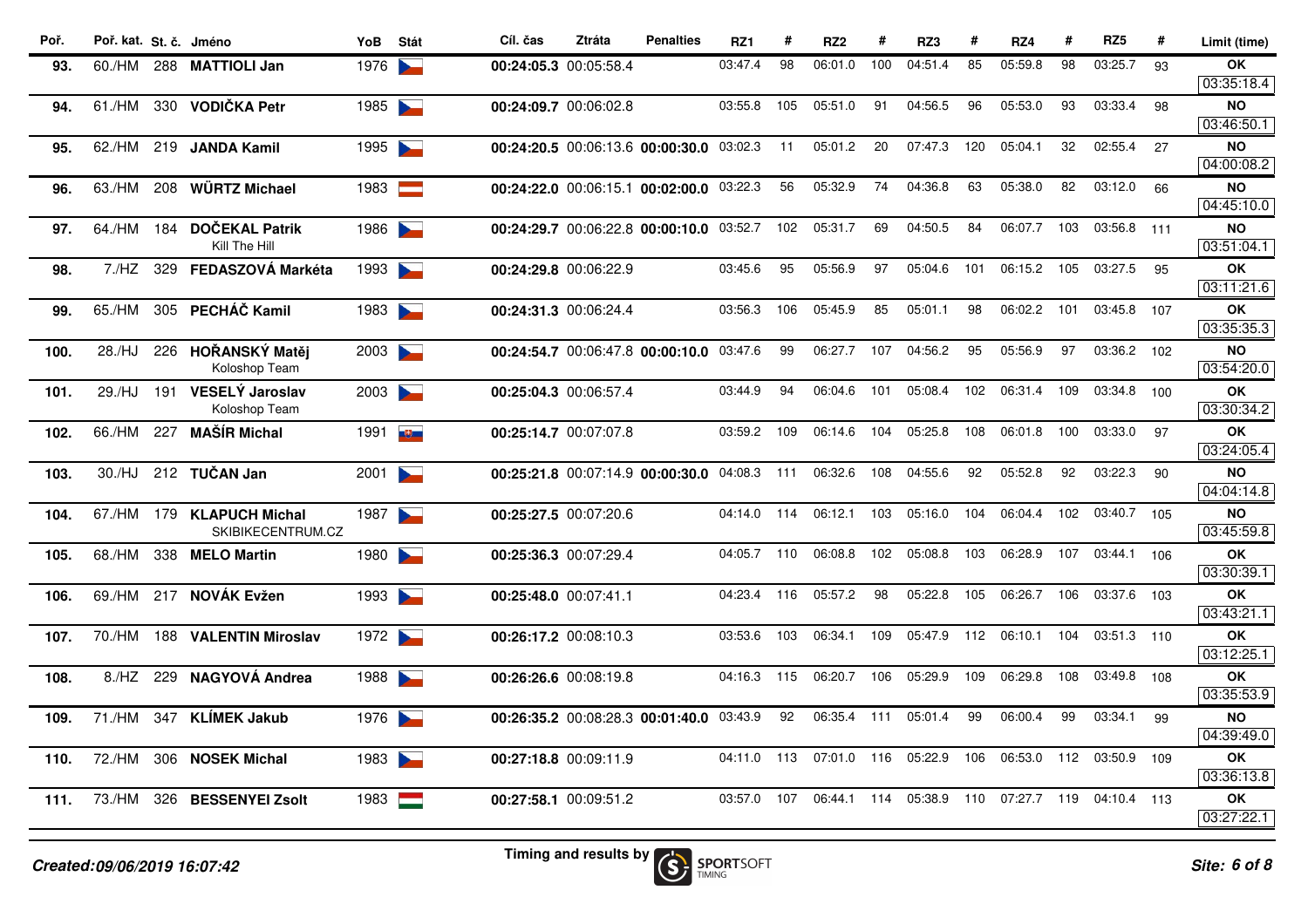| Poř. | Poř. kat. St. č. Jméno |     |                                                  | YoB  | Stát                     | Cíl. čas              | <b>Ztráta</b> | <b>Penalties</b>                             | RZ1         | #   | RZ <sub>2</sub> | #   | RZ3                                             | #   | RZ4                     | #   | RZ <sub>5</sub>         | #   | Limit (time)            |
|------|------------------------|-----|--------------------------------------------------|------|--------------------------|-----------------------|---------------|----------------------------------------------|-------------|-----|-----------------|-----|-------------------------------------------------|-----|-------------------------|-----|-------------------------|-----|-------------------------|
| 112. | 31./HJ                 | 271 | <b>MORKUS Adam</b>                               | 2004 |                          | 00:28:03.0 00:09:56.1 |               |                                              | 04:47.0     | 118 | 06:48.4         | 115 | 05:59.7                                         | 116 | 06:47.6                 | 110 | 03:40.3                 | 104 | OK<br>03:13:03.3        |
| 113. | 74./HM 193             |     | ČIŽMAŘ Jiří<br><b>IrisRiderz</b>                 | 1998 |                          | 00:28:18.9 00:10:12.0 |               |                                              | 04:08.6     | 112 | 06:37.2 112     |     | 05:57.0                                         | 113 | 07:14.1                 | 116 | 04:21.8 117             |     | ОK<br>03:35:56.2        |
| 114. | 9./HZ                  |     | 216 KUTNAROVÁ Anna                               | 1995 |                          | 00:28:56.6 00:10:49.7 |               |                                              | 04:27.4 117 |     |                 |     | 06:41.9 113 06:12.7 117 07:21.0                 |     |                         | 118 | 04:13.4 115             |     | OK<br>03:01:11.9        |
| 115. |                        |     | 75./HM 194 GYÖRGY Zemplényi                      | 1989 | an ang                   |                       |               | 00:29:43.9 00:11:37.0 00:00:30.0 04:50.5 119 |             |     |                 |     | 07:06.7 117 05:44.8 111 07:18.4 117 04:13.4 114 |     |                         |     |                         |     | <b>NO</b><br>04:02:16.4 |
| 116. | 76./HM                 |     | 358 KAŠPAR Petr<br>Qayron Factory Team           | 1963 |                          | 00:29:47.1 00:11:40.2 |               |                                              | 05:09.6     | 122 | 07:18.3 118     |     | 05:57.9                                         | 114 | 07:11.4                 |     | 114 04:09.9 112         |     | OK<br>03:43:39.9        |
| 117. |                        |     | 10./HZ 182 DLABALOVÁ Jana<br><b>GLEDE Team</b>   | 1981 | $\overline{\phantom{0}}$ | 00:30:10.2 00:12:03.3 |               |                                              | 05:04.0     | 121 | 07:41.2         | 120 | 05:58.0                                         | 115 |                         |     | 07:12.5 115 04:14.3 116 |     | OK<br>02:36:01.0        |
| 118. |                        |     | 77./HM 189 SLAVÍČEK Tomáš                        | 1989 |                          | 00:33:45.4 00:15:38.5 |               |                                              | 05:43.7     | 123 | 08:14.7         | 122 | 06:44.1                                         | 119 | 08:13.0                 | 120 | 04:49.7 118             |     | OK<br>03:40:39.1        |
| 119. |                        |     | 78./HM 278 SAHULA Petr                           | 1978 |                          |                       |               | 00:43:00.8 00:24:53.9 00:02:40.0 06:24.4 124 |             |     | 09:06.1         | 123 |                                                 |     | 09:18.4 122 09:18.6 121 |     | 06:13.3 119             |     | <b>NO</b><br>05:09:33.9 |
| 120. | 79./HM                 |     | 301 PODHOLA Lukáš                                | 1984 |                          |                       |               | 00:46:36.4 00:28:29.5 00:01:40.0 08:55.4     |             | 125 | 08:03.8         | 121 | 08:35.8                                         | 121 | 12:34.3 122             |     | 06:47.1 120             |     | <b>NO</b><br>04:41:55.7 |
|      | HM                     |     | 151 MISSBERGER Tomáš<br>Freezgang enduro team    | 1987 |                          | <b>DNF</b>            |               |                                              |             |     |                 |     |                                                 |     |                         |     |                         |     | OK                      |
|      | HJ                     |     | 160 KUCHAŘ Tadeáš                                | 2002 |                          | <b>DNF</b>            |               |                                              | 03:46.2     | 97  | 12:00.7 124     |     |                                                 |     |                         |     |                         |     | <b>OK</b>               |
|      | HM                     |     | 170 WEBER Miroslav                               | 1993 |                          | <b>DNF</b>            |               |                                              | 03:52.7     | 101 | 06:00.2         | 99  | 05:24.9                                         | 107 | 07:04.4 113             |     |                         |     | OK                      |
|      |                        |     | HM 178 JUREČKA Radek<br>X-Ride Team Racing Lešná | 1980 |                          | <b>DNF</b>            |               |                                              | 03:36.0     | 75  | 05:49.9         | 89  |                                                 |     |                         |     |                         |     | <b>OK</b>               |
|      | HJ                     |     | 277 SAHULA Petr                                  | 2003 |                          | <b>DNF</b>            |               |                                              | 05:02.1     | 120 |                 |     |                                                 |     |                         |     |                         |     | <b>OK</b>               |
|      | HM                     |     | 332 PECKA Štěpán                                 | 1985 |                          | <b>DNF</b>            |               |                                              | 03:27.7     | 64  | 05:04.1         | 25  | 04:14.5                                         | 22  | 06:47.6 110             |     |                         |     | OK                      |
|      | HM                     |     | 176 VALA Michal                                  | 1989 |                          | <b>DNS</b>            |               |                                              |             |     |                 |     |                                                 |     |                         |     |                         |     | OK                      |
|      |                        |     | HM 177 KUBAL Dominik                             | 1995 | <b>Contract Contract</b> | <b>DNS</b>            |               |                                              |             |     |                 |     |                                                 |     |                         |     |                         |     | OK                      |
|      | HM                     |     | 180 ŠPINETTI Matěj                               | 1995 |                          | <b>DNS</b>            |               |                                              |             |     |                 |     |                                                 |     |                         |     |                         |     | OK                      |
|      | HM                     |     | 186 DZURIK Filip<br>FRP - Freeride Pyčo          | 1989 | $\overline{\phantom{0}}$ | <b>DNS</b>            |               |                                              |             |     |                 |     |                                                 |     |                         |     |                         |     | OK                      |